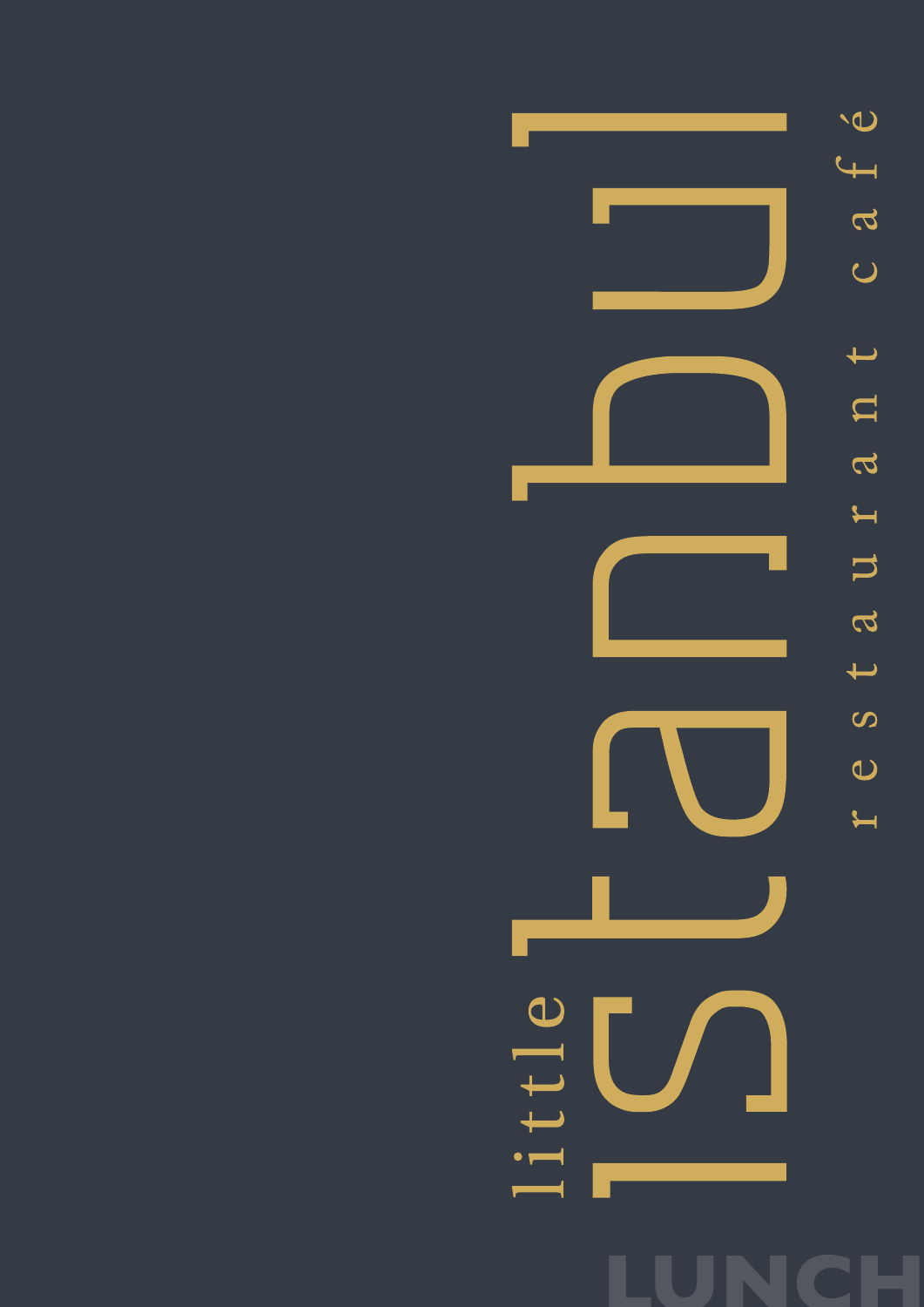# **ENTRÉES**

all entrées available as main meal size upon request

| Kabak - [v]<br>grated zucchini mixed with fresh herbs & eggs deep fried served<br>with garlic yoghurt sauce - four per serve                     | 4    |
|--------------------------------------------------------------------------------------------------------------------------------------------------|------|
| <b>Potato Balls</b><br>Potato, fetta cheese, eggs, breadcrumbs and fresh herbs, deep<br>fried served with garlic yoghurt sauce - four per serve  | 14.5 |
| <b>Kadin budu kofte</b><br>diced mince, rice, parsley & herbs, dipped in fresh eggs & pan frie<br>- four per serve                               | 13.5 |
| Dolma - [v]<br>Preserved vine leaves stuffed with rice, onions, garlic & herbs<br>- 4 per serve                                                  | 13.5 |
| Fasulye - [v] [g]<br>fresh green beans with onion, garlic & herbs served in a tomato based sauce                                                 | 12.0 |
| <b>Borek - [v]</b><br>• Fetta cheese, Parsley and fresh herbs rolled in filo pastry<br>• Lamb mince testy cheese and herbs rolled in filo pastry | 14.5 |
| Kizartma - [v] [g]<br>layers of mixed shallow fried vegetables served in a garlic yoghurt sauce                                                  | 14.5 |
| Falafel - [v]<br>Chickpeas, parsley, herbs fried & served with tabouli, humus &<br>garlic yoghurt sauce<br>- 5 per serve                         | 17.5 |
| <b>MEZE</b><br>including a complementary serving of hot turkish bread                                                                            |      |
| Meze taste platter - [reg] - [v]<br>four dips, two kabak & two borek - extra pieces available upon request                                       | 23.5 |
| Meze taste platter - [med]<br>five dips, two kabak, & two kadin budu kofte                                                                       | 27.5 |
| Meze taste platter - [large]<br>six dips, two kabak, two kadin budu kofte & two borek                                                            | 33.5 |
| <b>DIPS</b><br>including a complementary serving of hot turkish bread                                                                            |      |
| <b>Trio of dips</b><br>your choice of three specialty dips to sample from the range below                                                        | 18.5 |
| Tzatziki or Cacik - [v] [g]<br>cucumber, garlic, mint & homemade yoghurt with fresh garden herbs                                                 | 9.5  |
| <b>Havuc - [v] [g]</b><br>carrot, garlic, mint & homemade yoghurt with fresh garden herbs                                                        | 9.5  |
| <b>Humus - [v] [g]</b>                                                                                                                           | 9.5  |

**Baba – ghanoush - [v] [g]** 9.5 eggplant, garlic & homemade yoghurt with fresh garden herbs

**Ispanak - [v] [g]** 9.5 Spinach, garlic & homemade yoghurt with fresh garden herbs

**Pancar - [v] [g]** 9.5 beetroot, garlic & homemade yoghurt with fresh garden herbs

**Biber ezmesi - [v]** 9.5 fresh chilli, red peppers & olive oil mixed with breadcrumbs & walnuts

### **TEA** English Breakfast 4 Earl Grey 4<br>Chamomile 4 Chamomile 4<br>Green Tea Sencha 4 Green Tea Sencha Apple Tea 4 Lemongrass & Ginger 4<br>ChaiTea 4 Chai Tea anns an t-Iomraid anns an t-Iomraid anns an t-Iomraid anns an t-Iomraid anns an t-Iomraid anns an t-Iomraid anns an t-Iomraid anns an t-Iomraid anns an t-Iomraid anns an t-Iomraid anns an t-Iomraid anns an t-Iomra Peppermint Tea

**KIDS MENU** (AGES 0-13) **Chips [V,G]** 5 **Chicken Nuggets - (8pieces)** 8.5

**Kids Pide - 10.50** (Selection on p2)



chickpeas, tahini, garlic, lemon & olive oil with fresh garden herbs

# **COLD DRINKS**

| 4              |
|----------------|
| 4              |
| 4              |
| 4              |
| 4              |
| 4              |
| 4              |
| $\overline{4}$ |
| 4              |
|                |

### **JUICE**

| Orange    | ⊿ |
|-----------|---|
| Pineapple | ⊿ |
| Apple     | 4 |

### **MILKDRINKS**

|               | Chocolate, Caramel, Vanilla, Strawberry, Banana, Lime |     |
|---------------|-------------------------------------------------------|-----|
| Milkshake     |                                                       | 6.5 |
| Thick Shake   |                                                       | 6.5 |
| Ice Coffee    |                                                       | 6.5 |
| Ice Chocolate |                                                       | 6   |
| Ice Latte     |                                                       |     |

# **ADD ONS**

| Oat                                       | .50 |
|-------------------------------------------|-----|
| Soy                                       | .50 |
| Almond                                    | .50 |
| Lactose free                              | .50 |
| Syrup - Vanilla, Caramel, Hazelnut, Honey | .50 |

# **HOT DRINKS**

| Espresso       | 3.5            | $\overline{4}$ |
|----------------|----------------|----------------|
| Long Black     | 3.5            | $\overline{4}$ |
| Macchiato      | 3.5            |                |
| Long Macchiato | $\overline{4}$ |                |
| Affogato       | 4              | 4.5            |
| Cappuccino     | 3.5            | $\overline{4}$ |
| Flat white     | 3.5            | $\overline{4}$ |
| Latte          | 3.5            | $\overline{4}$ |
| Turkish Coffee | 3.5            |                |
| Mocha          |                | 4.5            |
| Chai Latte     |                | 4.5            |

#### **Toddlers Choice -** 10.50

A chicken, lamb or kofte skewer with a choice of a side. **Sides:** Seasonal Vegs, Rice, Chips or Salad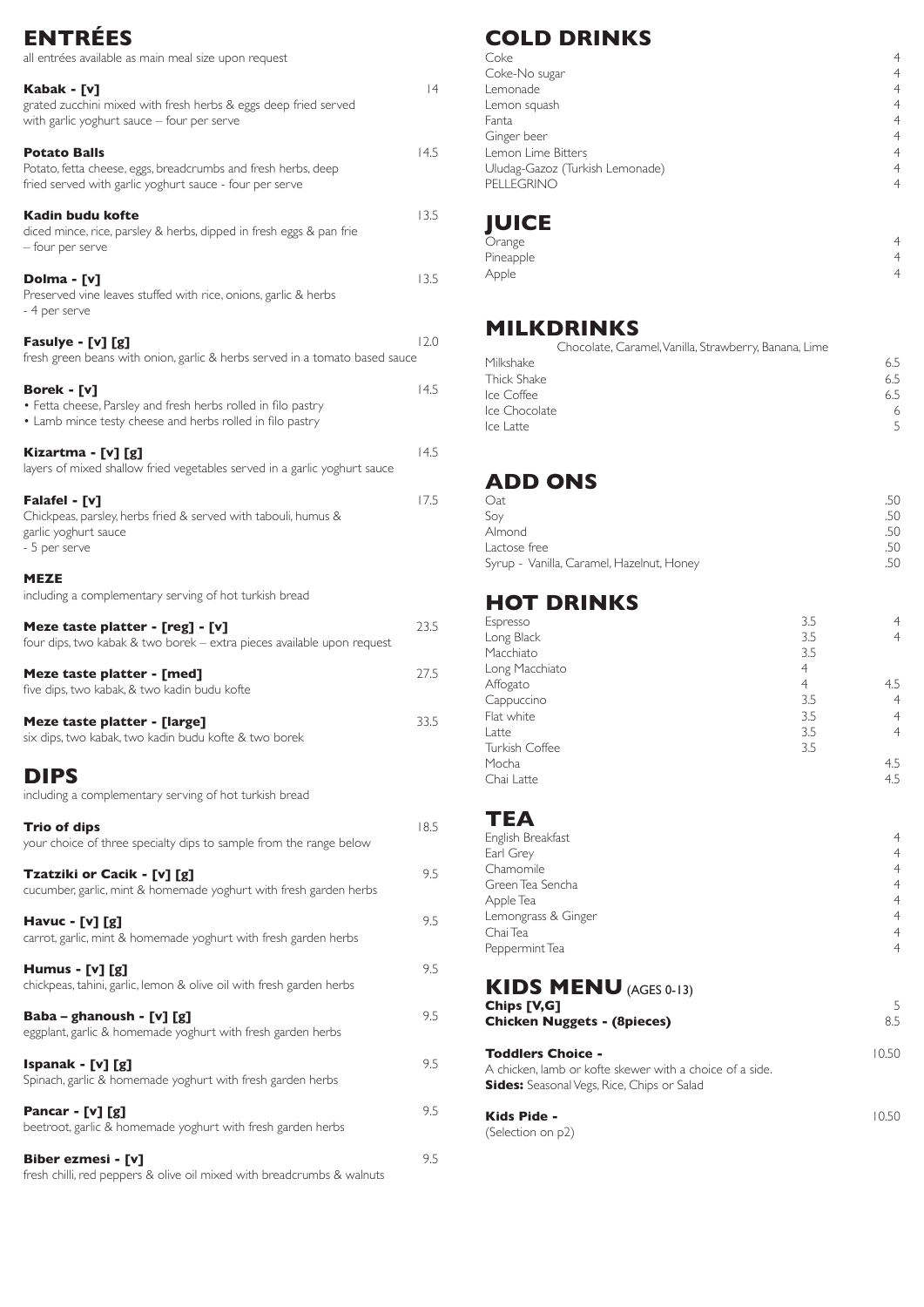### **SIDES DISHES**

| Garlic bread turkish style - [v]                                                                                                                                  | 14.5 |
|-------------------------------------------------------------------------------------------------------------------------------------------------------------------|------|
| Wedges - [v] [g]                                                                                                                                                  | 12.5 |
| Chips- [v] [g]                                                                                                                                                    | 12.5 |
| Hot turkish pide bread                                                                                                                                            | 5.5  |
| <b>Pilav - [v]</b> steamed white rice with pan fried risoni                                                                                                       | 4.5  |
| <b>Bulgur Rice - [v]</b>                                                                                                                                          | 4.5  |
| Coban salad - [v] [g]<br>finely diced tomato, cucumber, red onion & parsley served with a lemon<br>& olive oil dressing                                           | 14.5 |
| Tabouli salad - [v]<br>finely diced green onions, tomato, mint & parsley, mixed with bulgur in a lemon<br>& olive oil dressing.                                   | 13.5 |
| <b>PIDE</b><br><b>Istanbul</b><br>finely minced lamb, onion, capsicum parsley & cheese                                                                            | 24   |
| <b>Meat lovers</b><br>sucuk (turkish salami), finely minced lamb, chicken, onion, capsicum,<br>bbq sauce, cheese with a mixture of fresh herbs                    | 27   |
| <b>Vikings</b><br>tender roast chicken pieces, onion, capsicum & cheese                                                                                           | 24   |
| Gallipoli - [v]<br>chunks of baked potato, onion, cheese with a mixture of fresh herbs                                                                            | 23   |
| <b>Lahmacun</b><br>an open style of the traditional pide minced lamb, tomato, capsicum, onion,<br>with a mixture of fresh herbs<br>*melted tasty cheese - add 1.5 | 25   |
| <b>Hawks</b><br>a semi open style of the traditional pide Turkish pepperoni, capsicum,<br>onion, cheese with a mixture of fresh herbs & BBQ Suace                 | 25   |
| <b>Hawaiian</b><br>sliced smoked beef pieces, pineapple & cheese                                                                                                  | 27   |
| <b>Bushranger</b><br>thinly sliced smoked beef & cheese                                                                                                           | 27   |
| Super sebzeli - [v]<br>a mixture of all vegetable fillings & cheese                                                                                               | 27   |
| Kabakli - [v]<br>baby roasted pumpkin, sautéed garlic, capsicum, tomato, onion, fetta cheese<br>with a mixture of fresh herbs                                     | 23   |

**three dips** - a selection of dips picked for you by the chef **pide bread** - a traditional turkish bread **fasulye** - fresh mixed seasonal vegetables marinated & baked **falafel** - chick peas, parsley & herbs deep fried, served with tabouli **kabak** - grated zucchini mixed with fresh herbs **borek** - fetta cheese, parsley, fresh herbs rolled in filo pastry **chefs choice of pide** - from the full range off the menu **pilav** - steamed fluffy white rice with pan fried risoni

**three dips** - a selection of dips picked for you by the chef **sis kebab** - lamb pieces marinated seasoned & grilled on a skewer **sis tavuk** - chicken pieces marinated seasoned & grilled on a skewer **kofte** - classic ground lamb rolled & lightly spiced & grilled **lamb cutlets** - char-grilled & seasoned with a special blend of herbs **pilav** - steamed fluffy white rice with pan fried risoni **salad** - a traditional green salad with a balsamic & olive oil dressing

**Karadesli** 28

**four dips** - a selection picked for you by the chef **pide bread** - a traditional turkish bread **kabak** - grated zucchini mixed with fresh herbs **chefs choice of pide** - from the full range off the menu **salad** - a traditional green salad with a balsamic & olive oil dressing **sis kebab** - lamb pieces marinated seasoned & grilled on a skewer **sis tavuk** - chicken pieces marinated seasoned & grilled on a skewer **pilav** - steamed fluffy white rice with pan fried risoni

> a semi open style of the traditional pide marinated prawns, mushroom, tomato, parsley, garlic & cheese

**Mantarli - [v]** 23 mushrooms, olives & cheese

**Peynirli - [v]** 23 fetta cheese, spinach & parsley

### **Sucuklu** 25

sucuk (turkish salami) & cheese

#### **Kusbasili** 25

an open style of the traditional pide diced lamb, capsicum, tomato, onion with a mixture of fresh herbs \*melted tasty cheese - add 1.5

### **CHEF'S SELECTIONS for LUNCH**

all banquet selections are designed for a

#### **minimum of two people**,

the price is per person

#### **• Eminent banquet [vegetarian]** 26.5

#### **• Kebab Platter** 33

**sis kebab** - lamb pieces marinated seasoned & grilled on a skewer **sis tavuk** - chicken pieces marinated seasoned & grilled on a skewer **lamb cutlets** - char-grilled & seasoned with a special blend of herbs **chefs choice of pide** - from the full range off the menu **pilav** - steamed fluffy white rice with pan fried risoni **salad** - a traditional green salad with a balsamic & olive oil dressing **baklava** - a dessert recommendation from a fine selection prepared by the pastry chef

#### **• Sovereign banquet** 28.5

#### **• Grand banquet** 35.5

**four dips** - a selection picked for you by the chef **pide bread** - a traditional turkish bread **borek** - fetta cheese, parsley, fresh herbs rolled in filo pastry **kabak** - grated zucchini mixed with fresh herbs **chefs choice of pide** - from the full range off the menu **salad** - a traditional green salad with a balsamic & olive oil dressing **sis kebab** - lamb pieces marinated seasoned & grilled on a skewer **sis tavuk** - chicken pieces marinated seasoned & grilled on a skewer **lamb cutlets** - char-grilled & seasoned with a special blend of herbs **kofte** - classic ground lamb rolled, lightly spiced & grilled **pilav** - steamed fluffy white rice with pan fried risoni

#### **• Seafood Platter** 35.5

**three dips** - a selection of dips picked for you by the chef **char-grilled seafood** - a selection of fresh seafood seasoned with fresh herbs

**salad** - a traditional green salad with a balsamic & olive oil dressing **wedges** - traditional wedges

#### **• Royal banquet** 44.5

**five dips** - a selection picked for you by the chef **pide bread** - a traditional turkish bread **borek** - fetta cheese, parsley, fresh herbs rolled in filo pastry **kabak** - grated zucchini mixed with fresh herbs **dolma** - vine leaves stuffed with rice, onions, garlic, herbs **char-grilled seafood** - a selection of fresh seafood seasoned with fresh herbs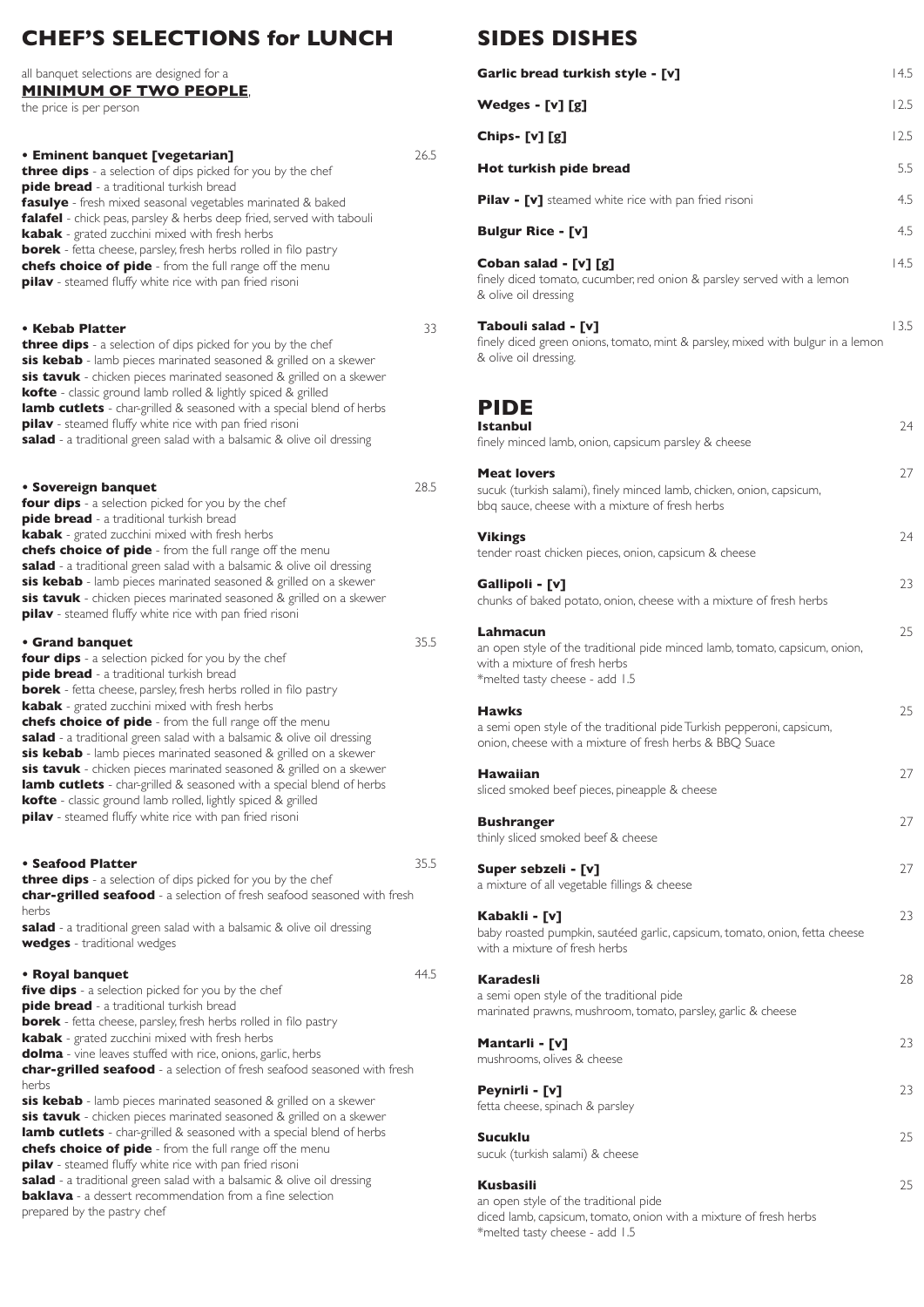| Ananas - [ana-nas]<br>tender roast chicken pieces, pineapple & cheese                                                                                                                                                         | 24   |  |
|-------------------------------------------------------------------------------------------------------------------------------------------------------------------------------------------------------------------------------|------|--|
| <b>Bursa Donner</b><br>Shaved lamb, Capsicum, Onion, Mushroom, BBQ sauce and Tasty cheese.                                                                                                                                    | 24   |  |
| <b>Spinach and Eggs</b><br>Spinach, eggs, Fetta cheese and tasty cheese.                                                                                                                                                      | 23   |  |
| <b>Hot and Spicy Chicken</b><br>Capsicum, Onion, Tomato, Hot spices and Tasty Cheese.                                                                                                                                         | 24   |  |
| <b>Mediterranean</b><br>Eggplant, Pumpkin, Sundried Tomato, Parsley and Tasty Cheese.                                                                                                                                         | 23   |  |
| <b>SALADS</b><br><b>Turkish salad [G]</b><br>chunks of tomato, cucumber, capsicum, olives & feta<br>cheese served with a balsamic dressing.                                                                                   | 16.5 |  |
| <b>Chicken salad [G]</b><br>sliced chicken breast served on a seasonal salad<br>topped with a lemon dressing, Dijon, and cocktail sauce                                                                                       | 23.0 |  |
| Lamb salad [G]<br>sliced tender lamb served on a seasonal salad topped<br>with a Dijon & balsamic dressing                                                                                                                    | 23.0 |  |
| Mixed seafood salad [G]<br>Grilled Calamari, Prawns & Salmon served with a seasonal<br>salad topped with a lemon dressing, Dijon, and cocktail sauce.                                                                         | 25.0 |  |
| <b>Peppered Salmon salad [G]</b><br>Atlantic salmon mixed with parsley & garlic served on a seasonal<br>salad with a lemon dressing, Dijon, and cocktail sauce.                                                               | 24.0 |  |
| <b>Prawn salad [G]</b><br>Grilled Prawns served on a seasonal salad with a lemon<br>dressing, Dijon, and cocktail sauce.                                                                                                      | 24.0 |  |
| Calamari [G]<br>Grilled Calamari served on a seasonal salad with a lemon<br>dressing, Dijon, and cocktail sauce.                                                                                                              | 23.0 |  |
| <b>MAINS</b>                                                                                                                                                                                                                  |      |  |
| <b>Mediterranean salmon</b><br>Ocean fresh salmon marinaded with lemon, tomato, garlic & herbs,<br>wrapped in vine leaves served on seasonal vegetables and a caper sauce.                                                    | 34   |  |
| <b>Istanbul special</b><br>tender chicken breast thinly sliced marinated in chilli, lemon, soy sauce and<br>mixed herbs served on steamed vegetables with a Turkish mint yogurt and<br>butter sauce resting on a bed of rice. | 33   |  |

#### **Kulbasti**

thinly slice lamb and chicken marinated in chilli, lemon, soy sauce and mixed herbs. Served on steamed vegetables with a Turkish mint yogurt and butter sauce resting on a bed of rice.

### **Bon fila** 35.5

succulent lamb fillet smothered in pepper sauce served on a bed of saffron spiced potato mash with a side of seasonal vegetables

### **Mixed Grill** 34

a delightful mixture of sis kebab, sis tavuk, kofte & lamb cutlet. Served with steamed vegetables and rice.

### **Pasha kebab** 33

chicken breast fillet & prawns drizzled with a creamy mushroom sauce served with steamed vegetables and rice.

### **Sultans choice** 32.5

char-grilled chicken breast, filleted served with a

• Lamb • Chicken • Vegetarian

mushroom sauce and topped with a stuffed mushroom served on a bed of rice

### **Uykuluk kebab** 32.5

char grilled lamb, filleted served with a mushroom sauce and topped with a stuffed mushroom served on a bed of rice

### **Iskender** 31.5

thinly shaved spiced lamb layered on grilled pide bread slices topped with garlic yoghurt & turkish tomato salsa sauce

| 24         | <b>Scotch fillet steak</b><br>tender spiced scotch fillet steak grilled to you liking served on a bed of saffron<br>spiced potato mash & steamed vegetables.                | 36.5 |
|------------|-----------------------------------------------------------------------------------------------------------------------------------------------------------------------------|------|
| 24<br>23   | <b>Kofte</b><br>(serving of 5)<br>ground lamb marinated in herbs & spices, grilled and served with a<br>Turkish tomato salsa sauce. Served with steamed vegetables and rice | 30.5 |
| 24         | Sis tavuk chicken or Sis kebab lamb<br>your choice of chicken or lamb marinaded, seasoned & grilled on skewers served                                                       | 32   |
| 23         | with a side of rice                                                                                                                                                         |      |
|            | <b>Pirzola</b><br>lamb cutlets seasoned with a special blend of herbs, char-grilled &<br>served on a bed of rice                                                            | 35.5 |
| 5.5<br>8.0 | <b>Mantarli karades</b><br>six king prawns sautéed with chilli & garlic served with a side of<br>creamy mushroom sauce & rice                                               | 33   |
| 8.0        | <b>Balik izgara</b><br>fish of the day topped with fresh herbs, char-grilled & served with a side of<br>creamy mushroom sauce & rice                                        | 33.5 |
| 5.0        | Guvec - [g]<br>authentic turkish lamb casserole with chunky vegetables topped<br>with melted cheese & baked in the dish                                                     | 29.5 |
| 4.O        | <b>Chicken Cutlets</b><br>Marinated chargrilled tender chicken cutlets serve with seasonal<br>vegetables, Mushroom sauce and bulger rice.                                   | 31.5 |
| 4.0        | <b>Chicken Kofte</b><br>Chicken mince marinated with herbs and spices, grilled and serve<br>with seasonal vegetables, mushroom sauce and saffron spiced mash potato.        | 31.5 |
| 8.0        | <b>Lamb Rack</b><br>Rack of Lamb marinated with blended herbs and spices serve with<br>seasonal vegetables, special sauce and saffron spiced mash potato.                   | 38   |
|            | <b>Ottomans choice</b><br>Tender chicken breast, prawns, salmon, lamb fillets served with a<br>side coban salad and chips.                                                  | 50   |
| 34         | <b>WRAPS</b>                                                                                                                                                                |      |
| 33         | <b>Turkish Wraps</b><br>Freshly baked bread, mixed salad and sauce of your choice served<br>with a side of chips                                                            | 17.5 |
|            | $\bullet$ Lamb<br>•Kofte, Chicken Kofte<br>$\bullet$ Chicken<br>• Falafel<br>$\bullet$ Kabak<br>• Doner (Shaved Lamb)                                                       |      |
| 33         | <b>BURGERS</b><br>Freshly baked turkish roll, mixed salad and sauce of your choice<br>served with a side of chips                                                           | 17.5 |
| こに         | • Chicken<br>•Kofte, Chicken Kofte<br>$\bullet$ Lamb                                                                                                                        |      |

#### **Gozleme** 17.5

Freshly baked gozleme served with a side of mixed salad

• Falafel • Kabak • Doner (Shaved Lamb)

## **Sauce**

- Tomato Sauce,
- BBQ
- Hot Chilli
- Dijon
- Cocktail Sauce
- Garlic Sauce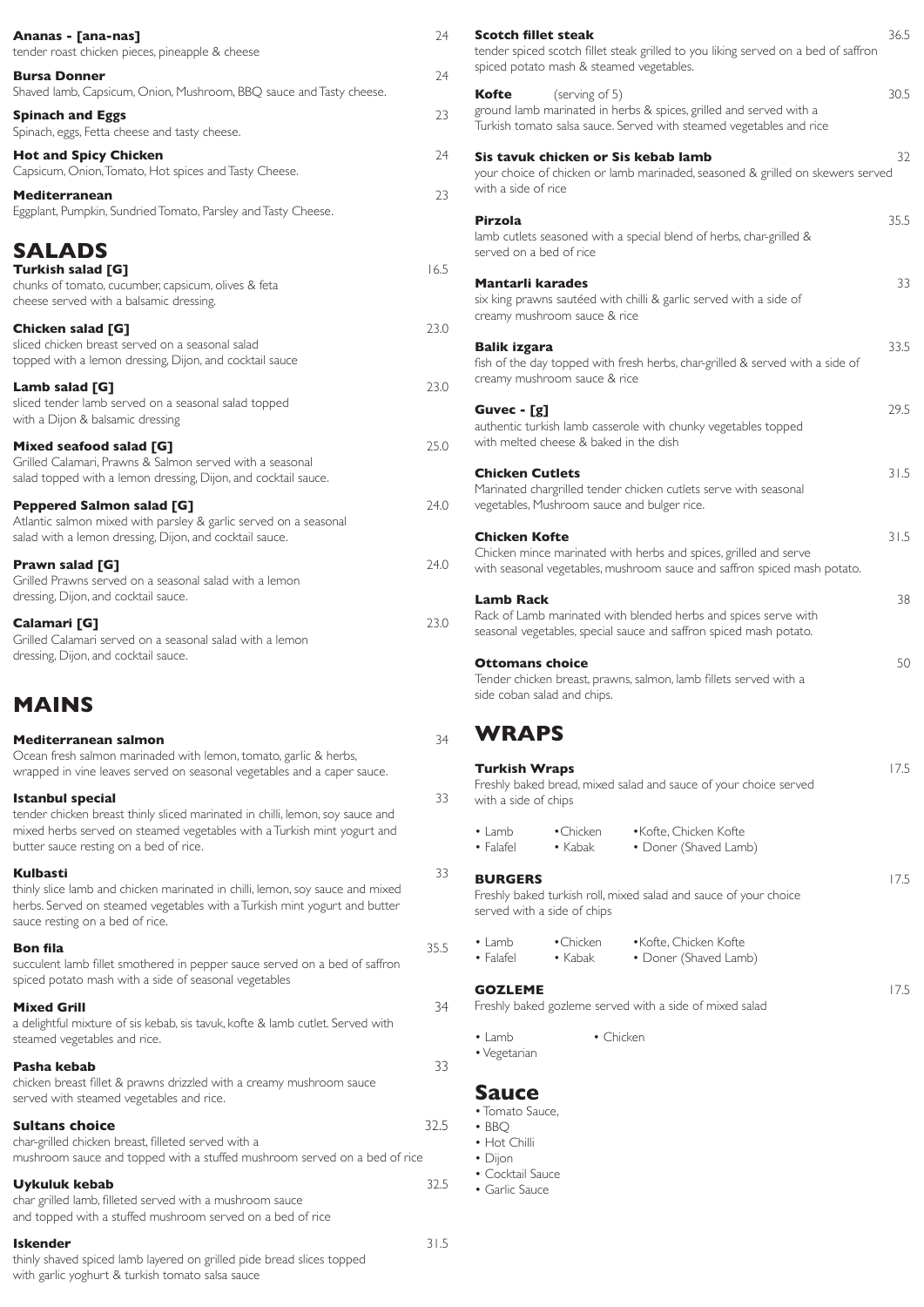





DINNER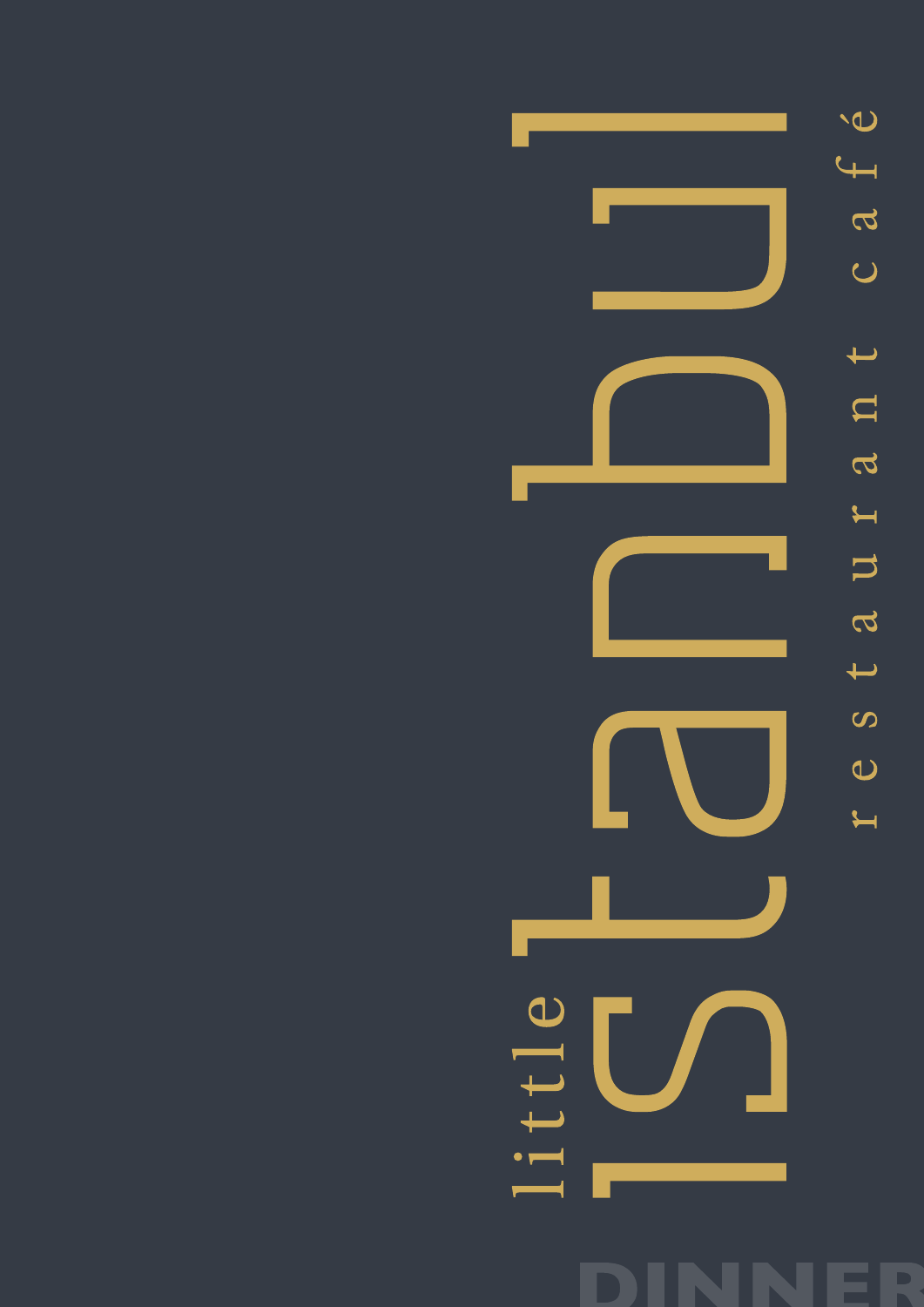# **ENTRÉES**

all entrées available as main meal size upon request

| Kabak - [v]<br>grated zucchini mixed with fresh herbs & eggs deep fried served<br>with garlic yoghurt sauce - four per serve                     | 4    |
|--------------------------------------------------------------------------------------------------------------------------------------------------|------|
| <b>Potato Balls</b><br>Potato, fetta cheese, eggs, breadcrumbs and fresh herbs, deep<br>fried served with garlic yoghurt sauce - four per serve  | 14.5 |
| <b>Kadin budu kofte</b><br>diced mince, rice, parsley & herbs, dipped in fresh eggs & pan frie<br>– four per serve                               | 13.5 |
| Dolma - [v]<br>Preserved vine leaves stuffed with rice, onions, garlic & herbs<br>- 4 per serve                                                  | 13.5 |
| Fasulye - [v] [g]<br>fresh green beans with onion, garlic & herbs served in a tomato based sauce                                                 | 12.0 |
| <b>Borek - [v]</b><br>• Fetta cheese, Parsley and fresh herbs rolled in filo pastry<br>• Lamb mince testy cheese and herbs rolled in filo pastry | 14.5 |
| Kizartma - [v] [g]<br>layers of mixed shallow fried vegetables served in a garlic yoghurt sauce                                                  | 14.5 |
| Falafel - [v]<br>Chickpeas, parsley, herbs fried & served with tabouli, humus &<br>garlic yoghurt sauce<br>- 5 per serve                         | 17.5 |
| <b>MEZE</b><br>including a complementary serving of hot turkish bread                                                                            |      |
| Meze taste platter - [reg] - [v]<br>four dips, two kabak & two borek - extra pieces available upon request                                       | 23.5 |
| Meze taste platter - [med]<br>five dips, two kabak, & two kadin budu kofte                                                                       | 27.5 |
| Meze taste platter - [large]<br>six dips, two kabak, two kadin budu kofte & two borek                                                            | 33.5 |
| <b>DIPS</b><br>including a complementary serving of hot turkish bread                                                                            |      |
| <b>Trio of dips</b><br>your choice of three specialty dips to sample from the range below                                                        | 18.5 |
| Tzatziki or Cacik - [v] [g]<br>cucumber, garlic, mint & homemade yoghurt with fresh garden herbs                                                 | 9.5  |
| <b>Havuc - [v] [g]</b><br>carrot, garlic, mint & homemade yoghurt with fresh garden herbs                                                        | 9.5  |

**Humus - [v] [g]** 9.5 chickpeas, tahini, garlic, lemon & olive oil with fresh garden herbs

**Baba – ghanoush - [v] [g]** 9.5 eggplant, garlic & homemade yoghurt with fresh garden herbs

**Ispanak - [v] [g]** 9.5 Spinach, garlic & homemade yoghurt with fresh garden herbs

**Pancar - [v] [g]** 9.5 beetroot, garlic & homemade yoghurt with fresh garden herbs

**Biber ezmesi - [v]** 9.5 fresh chilli, red peppers & olive oil mixed with breadcrumbs & walnuts

### **KIDS MENU** (AGES 0-13) **Chips [V,G]** 5 **Chicken Nuggets - (8pieces)** 8.5

**Kids Pide -** 10.50 (Selection on p2)

## **COLD DRINKS**

| 4              |
|----------------|
| 4              |
| $\overline{4}$ |
| $\overline{4}$ |
| $\overline{4}$ |
| $\overline{4}$ |
| $\overline{4}$ |
| $\overline{4}$ |
| $\overline{4}$ |
|                |

### **JUICE**

| Orange    |   |
|-----------|---|
| Pineapple | 4 |
| Apple     | 4 |

### **MILKDRINKS**

|               | Chocolate, Caramel, Vanilla, Strawberry, Banana, Lime |     |
|---------------|-------------------------------------------------------|-----|
| Milkshake     |                                                       | 6.5 |
| Thick Shake   |                                                       | 6.5 |
| Ice Coffee    |                                                       | 6.5 |
| Ice Chocolate |                                                       | 6   |
| Ice Latte     |                                                       |     |

# **ADD ONS**

| Oat                                       | .50 |
|-------------------------------------------|-----|
| Soy                                       | .50 |
| Almond                                    | .50 |
| Lactose free                              | .50 |
| Syrup - Vanilla, Caramel, Hazelnut, Honey | .50 |

# **HOT DRINKS**

| Espresso              | 3.5            | $\overline{4}$ |
|-----------------------|----------------|----------------|
| Long Black            | 3.5            | $\overline{4}$ |
| Macchiato             | 3.5            |                |
| Long Macchiato        | $\overline{4}$ |                |
| Affogato              | 4              | 4.5            |
| Cappuccino            | 3.5            | $\overline{4}$ |
| Flat white            | 3.5            | $\overline{4}$ |
| Latte                 | 3.5            | $\overline{4}$ |
| <b>Turkish Coffee</b> | 3.5            |                |
| Mocha                 |                | 4.5            |
| Chai Latte            |                | 4.5            |
|                       |                |                |

### **TEA**

| ▌▐▁▛▜               |                |
|---------------------|----------------|
| English Breakfast   | 4              |
| Earl Grey           | 4              |
| Chamomile           | 4              |
| Green Tea Sencha    | $\overline{4}$ |
| Apple Tea           | $\overline{4}$ |
| Lemongrass & Ginger | $\overline{4}$ |
| Chai Tea            | 4              |
| Peppermint Tea      | 4              |
|                     |                |

#### **Toddlers Choice -** 10.50

A chicken, lamb or kofte skewer with a choice of a side. **Sides:** Seasonal Vegs, Rice, Chips or Salad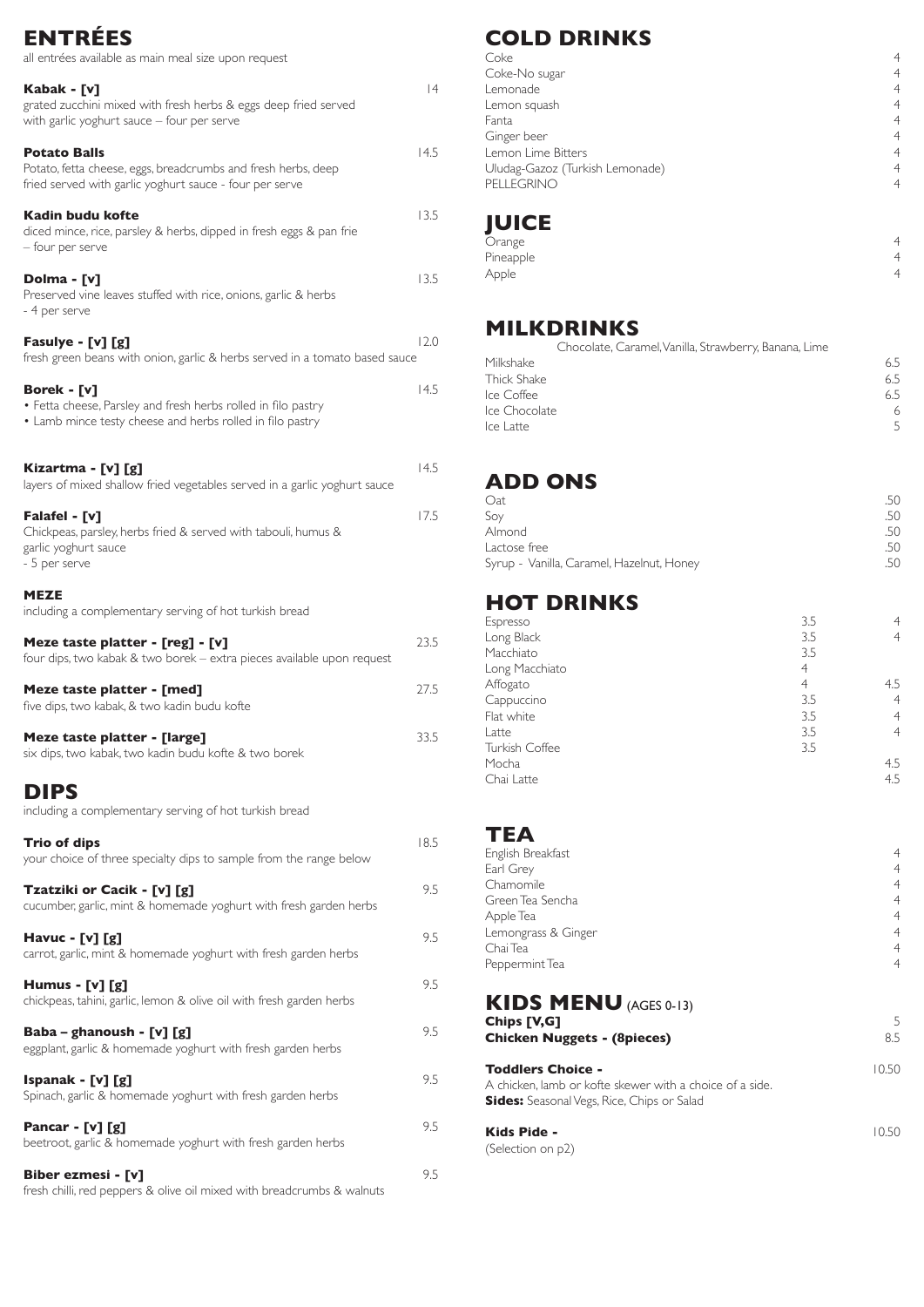## **SIDES DISHES**

| Garlic bread turkish style - [v]                                                                                                                                  | 14.5 |
|-------------------------------------------------------------------------------------------------------------------------------------------------------------------|------|
| Wedges - [v] [g]                                                                                                                                                  | 12.5 |
| Chips- [v] [g]                                                                                                                                                    | 12.5 |
| Hot turkish pide bread                                                                                                                                            | 5.5  |
| <b>Pilav - [v]</b> steamed white rice with pan fried risoni                                                                                                       | 4.5  |
| <b>Bulgur Rice - [v]</b>                                                                                                                                          | 4.5  |
| Coban salad - [v] [g]<br>finely diced tomato, cucumber, red onion & parsley served with a lemon<br>& olive oil dressing                                           | 14.5 |
| Tabouli salad - [v]<br>finely diced green onions, tomato, mint & parsley, mixed with bulgur in a lemon<br>& olive oil dressing.                                   | 13.5 |
| <b>PIDE</b><br><b>Istanbul</b><br>finely minced lamb, onion, capsicum parsley & cheese                                                                            | 24   |
| <b>Meat lovers</b><br>sucuk (turkish salami), finely minced lamb, chicken, onion, capsicum,<br>bbq sauce, cheese with a mixture of fresh herbs                    | 27   |
| <b>Vikings</b><br>tender roast chicken pieces, onion, capsicum & cheese                                                                                           | 24   |
| Gallipoli - [v]<br>chunks of baked potato, onion, cheese with a mixture of fresh herbs                                                                            | 23   |
| <b>Lahmacun</b><br>an open style of the traditional pide minced lamb, tomato, capsicum, onion,<br>with a mixture of fresh herbs<br>*melted tasty cheese - add 1.5 | 25   |
| <b>Hawks</b><br>a semi open style of the traditional pide Turkish pepperoni, capsicum,<br>onion, cheese with a mixture of fresh herbs & BBQ Suace                 | 25   |
| <b>Hawaiian</b><br>sliced smoked beef pieces, pineapple & cheese                                                                                                  | 27   |
| <b>Bushranger</b><br>thinly sliced smoked beef & cheese                                                                                                           | 27   |
| Super sebzeli - [v]<br>a mixture of all vegetable fillings & cheese                                                                                               | 27   |
| Kabakli - [v]<br>baby roasted pumpkin, sautéed garlic, capsicum, tomato, onion, fetta cheese<br>with a mixture of fresh herbs                                     | 23   |

### **• Royal banquet 48.5**

**three dips** - a selection of dips picked for you by the chef **pide bread** - a traditional turkish bread **fasulye** - fresh mixed seasonal vegetables marinated & baked **falafel** - chick peas, parsley & herbs deep fried, served with tabouli **kabak** - grated zucchini mixed with fresh herbs **borek** - fetta cheese, parsley, fresh herbs rolled in filo pastry **chefs choice of pide** - from the full range off the menu **pilav** - steamed fluffy white rice with pan fried risoni

### • Kebab Platter **34**

**three dips** - a selection of dips picked for you by the che **sis kebab** - lamb pieces marinated seasoned & grilled on a skewer **sis tavuk** - chicken pieces marinated seasoned & grilled on a skewer **kofte** - classic ground lamb rolled & lightly spiced & grilled **lamb cutlets** - char-grilled & seasoned with a special blend of herbs **pilav** - steamed fluffy white rice with pan fried risoni **salad** - a traditional green salad with a balsamic & olive oil dressing

### **• Sovereign banquet 16.5** and **36.5**

**four dips** - a selection picked for you by the chef **pide bread** - a traditional turkish bread **kabak** - grated zucchini mixed with fresh herbs **chefs choice of pide** - from the full range off the menu **salad** - a traditional green salad with a balsamic & olive oil dressing **sis kebab** - lamb pieces marinated seasoned & grilled on a skewer **sis tavuk** - chicken pieces marinated seasoned & grilled on a skewer **pilav** - steamed fluffy white rice with pan fried risoni

### **• Grand banquet 1.5**

**four dips** - a selection picked for you by the chef **pide bread** - a traditional turkish bread **borek** - fetta cheese, parsley, fresh herbs rolled in filo pastry **kabak** - grated zucchini mixed with fresh herbs **chefs choice of pide** - from the full range off the menu **salad** - a traditional green salad with a balsamic & olive oil dressing **sis kebab** - lamb pieces marinated seasoned & grilled on a skewer **sis tavuk** - chicken pieces marinated seasoned & grilled on a skewer **lamb cutlets** - char-grilled & seasoned with a special blend of herbs **kofte** - classic ground lamb rolled, lightly spiced & grilled **pilav** - steamed fluffy white rice with pan fried risoni

**Karadesli** 28

a semi open style of the traditional pide marinated prawns, mushroom, tomato, parsley, garlic & cheese

**Mantarli - [v]** 23 mushrooms, olives & cheese

**Peynirli - [v]** 23 fetta cheese, spinach & parsley

### **Sucuklu** 25

sucuk (turkish salami) & cheese

### **Kusbasili** 25

an open style of the traditional pide diced lamb, capsicum, tomato, onion with a mixture of fresh herbs \*melted tasty cheese - add 1.5

## **CHEF'S SELECTIONS for DINNER**

all banquet selections are designed for a

### **minimum of two people**,

the price is per person

### **• Eminent banquet [vegetarian]** 29.5

**salad** - a traditional green salad with a balsamic & olive oil dressing **wedges** - traditional wedges

**five dips** - a selection picked for you by the chef **pide bread** - a traditional turkish bread **borek** - fetta cheese, parsley, fresh herbs rolled in filo pastry **kabak** - grated zucchini mixed with fresh herbs **dolma** - vine leaves stuffed with rice, onions, garlic, herbs **char-grilled seafood** - a selection of fresh seafood seasoned with fresh herbs

**sis kebab** - lamb pieces marinated seasoned & grilled on a skewer **sis tavuk** - chicken pieces marinated seasoned & grilled on a skewer **lamb cutlets** - char-grilled & seasoned with a special blend of herbs **chefs choice of pide** - from the full range off the menu **pilav** - steamed fluffy white rice with pan fried risoni **salad** - a traditional green salad with a balsamic & olive oil dressing **baklava** - a dessert recommendation from a fine selection prepared by the pastry chef

### **• Seafood Platter** 37.5

**three dips** - a selection of dips picked for you by the chef **char-grilled seafood** - a selection of fresh seafood seasoned with fresh herbs